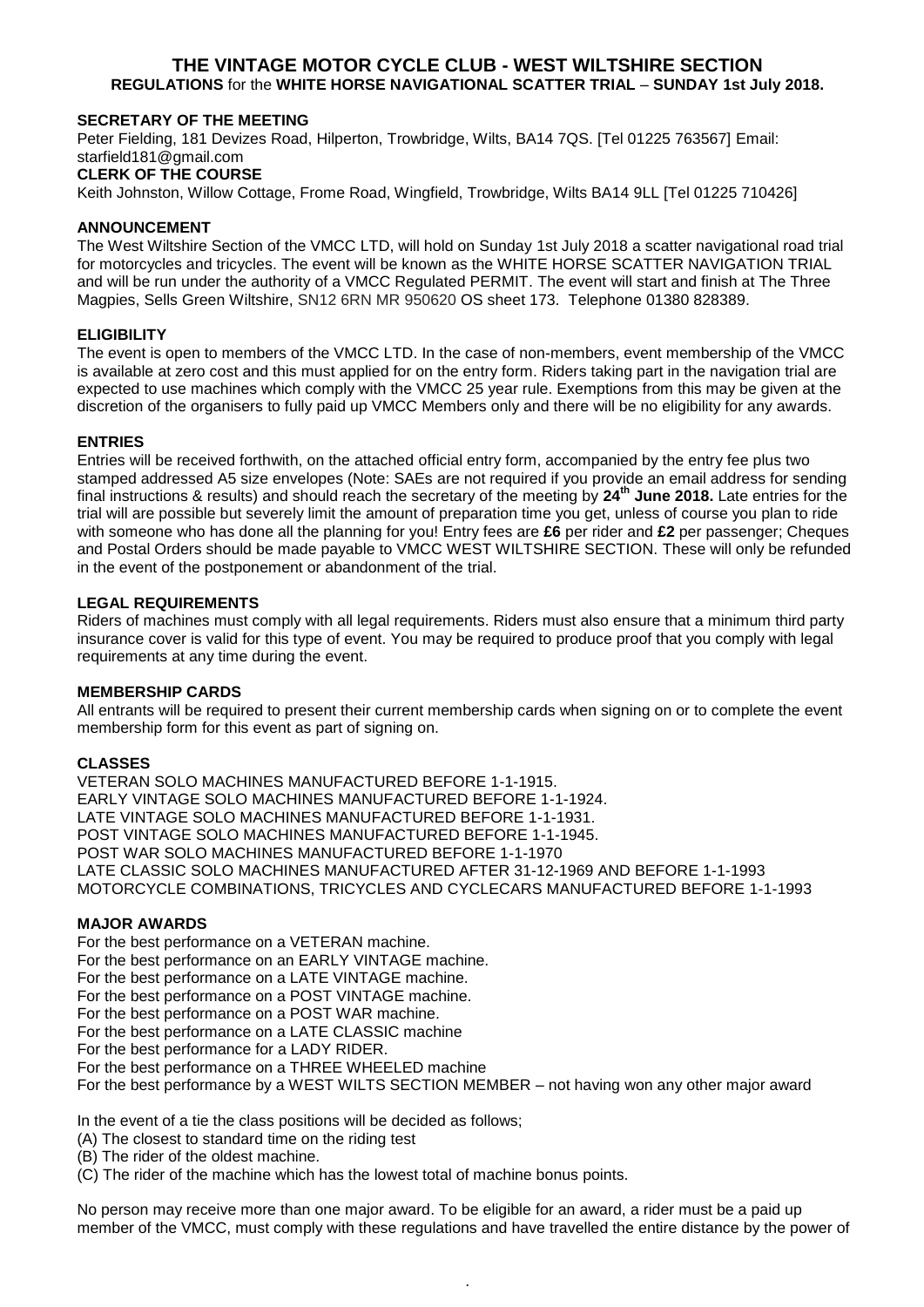his machine, or by the exertion of himself or his passenger, or by natural causes riding a machine which is VMCC eligible. Souvenir awards will be given to all riders who complete the Navigation Trial.

#### **CHAMPIONSHIP**

The West Wiltshire Section Scatter Navigation Road Trial is a qualifying round of the annual VMCC Western Region Road Trials Championship.

#### **DESCRIPTION**

Approximately 25 control points will be set up, all on OS sheets 173 and 183 (Frome). The location of the controls will be indicated by OS map references. This information will be sent out to participants about a week before the date of the event (please ensure you provide an SAE or email address for this information to be sent).

Participants must identify the location of each checkpoint and devise their own route through a maximum of 9 locations (for riders in the Veteran Class) or 12 locations for all other classes. The mileage should be around 50- 80 depending on class, route chosen and number of controls attempted. At each location, participants will be required to find the answer to a question to prove they have visited the location. There will be no marshals except at the start & finish. Some of the locations will be found on green lanes.

Signing on will be open from 09:30hrs to 10:30hrs but no rider will be allowed to leave until 10:00. The start does not count as a one of your 9 or 12 controls but the final control does.

The final control must be The Three Magpies where there will be a Highway Code quiz and a riding skill test which will also be used as the tie breaker. Marks will be awarded for each control visited and completion of the special tests, Please note that green lane controls no longer attract any additional bonus marks, they are for the enjoyment of those who like a challenge and will often provide spectacular views.

Riders arriving at the finish before 2.00pm or after 4.00pm will be deemed to have retired. Any rider found to have exceed an average speed greater than 30mph will be excluded from the results

#### **MACHINE BONUS POINTS**

| Veteran solo machine manufactured before 1.1.1915 | 5 points  |
|---------------------------------------------------|-----------|
| Vintage solo machine manufactured before 1.1.1924 | 4 points  |
| Vintage solo machine manufactured before 1.1.1931 | 2 points  |
| Pre 1960 solo machines under 151cc capacity       | 2 points  |
| Pre 1945 solo machines under 251cc capacity       | 1 point   |
| Sidecar or threewheeler under 501cc capacity      | 5 points  |
| Sidecar or threewheeler for each year before 1935 | 1 point   |
| Single gear any drive                             | 10 points |
| Two speed belt drive                              | 8 points  |
| Two speed chain drive                             | 7 points  |
| Three speed belt drive                            | 4 points  |
| Multi or gradua type all belt                     | 5 points  |
| No clutch                                         | 5 points  |

P & M, Enfield, Scott and similar types of gearing are deemed to incorporate a clutch

#### **PARKING & CAMPING**

There will be room at the Three Magpies to park vans or trailers and entrants are requested to park on the rally field at the back of the pub, not in the main car park. The venue also offers camping and we have booked their rally field for the weekend. Fees are payable direct to the pub and will be £10 per tent, £14 for caravans and motorhomes or £17 with hook-up. We would appreciate being advised of an intention to camp so that we can plan accordingly. The pub is open all day for food but does not currently offer breakfast.

# **REFRESHMENTS**

This year we will not be providing any refreshments within the overall cost of the entry fee which has been reduced to reflect this change. As usual we recommend that you schedule your own lunch stop en-route or take a packed lunch. The Three Magpies will be open all day for those who wish refreshments at the end of the trial.

.

Thank you for your interest and we look forward to seeing you in 2018